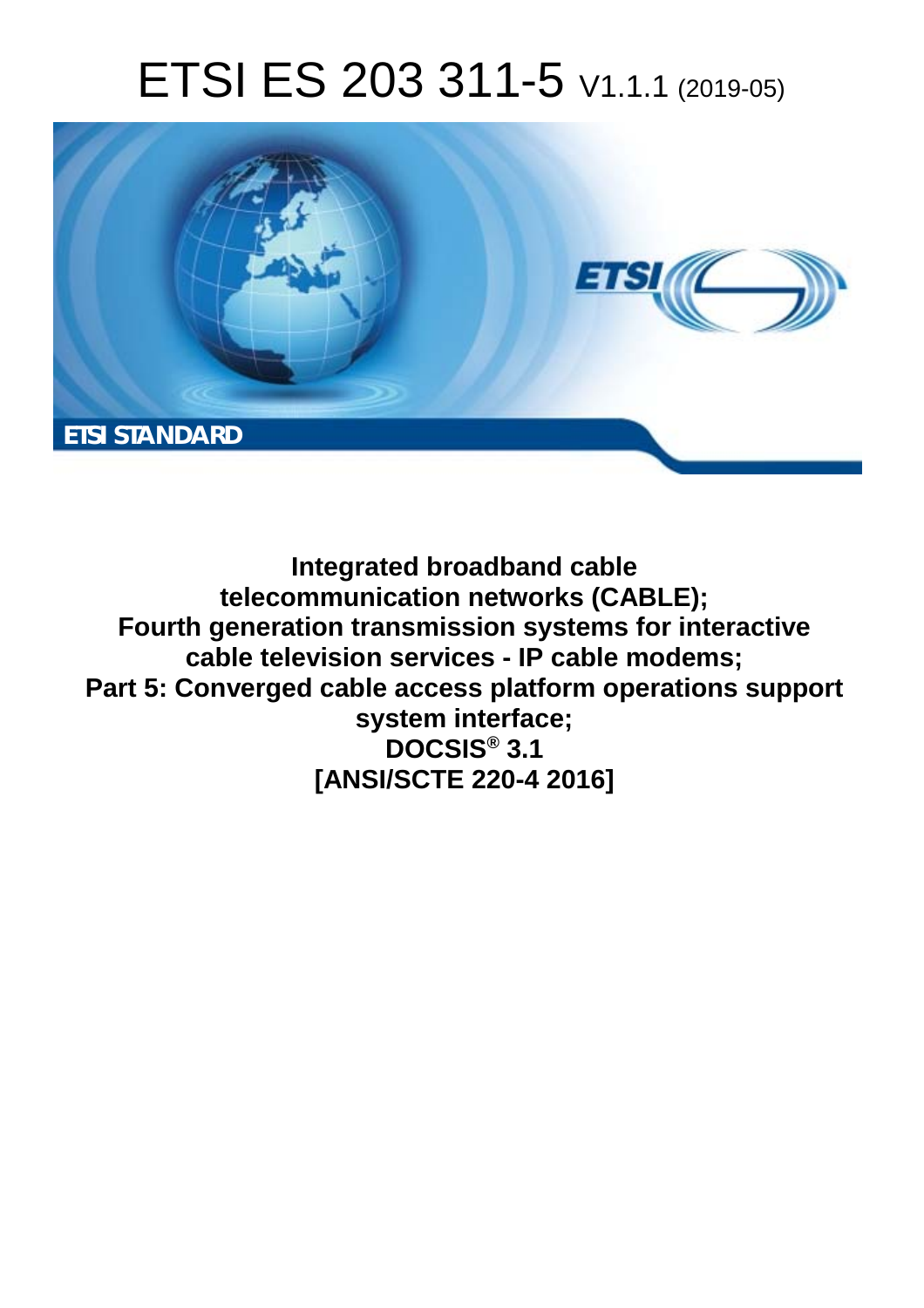Reference DES/CABLE-00025-5

Keywords access, broadband, cable, docsis, endorsement, IP, IPcable

#### *ETSI*

#### 650 Route des Lucioles F-06921 Sophia Antipolis Cedex - FRANCE

Tel.: +33 4 92 94 42 00 Fax: +33 4 93 65 47 16

Siret N° 348 623 562 00017 - NAF 742 C Association à but non lucratif enregistrée à la Sous-Préfecture de Grasse (06) N° 7803/88

#### *Important notice*

The present document can be downloaded from: <http://www.etsi.org/standards-search>

The present document may be made available in electronic versions and/or in print. The content of any electronic and/or print versions of the present document shall not be modified without the prior written authorization of ETSI. In case of any existing or perceived difference in contents between such versions and/or in print, the prevailing version of an ETSI deliverable is the one made publicly available in PDF format at [www.etsi.org/deliver](http://www.etsi.org/deliver).

Users of the present document should be aware that the document may be subject to revision or change of status. Information on the current status of this and other ETSI documents is available at <https://portal.etsi.org/TB/ETSIDeliverableStatus.aspx>

If you find errors in the present document, please send your comment to one of the following services: <https://portal.etsi.org/People/CommiteeSupportStaff.aspx>

#### *Copyright Notification*

No part may be reproduced or utilized in any form or by any means, electronic or mechanical, including photocopying and microfilm except as authorized by written permission of ETSI. The content of the PDF version shall not be modified without the written authorization of ETSI. The copyright and the foregoing restriction extend to reproduction in all media.

> © ETSI 2019. All rights reserved.

**DECT**TM, **PLUGTESTS**TM, **UMTS**TM and the ETSI logo are trademarks of ETSI registered for the benefit of its Members. **3GPP**TM and **LTE**TM are trademarks of ETSI registered for the benefit of its Members and of the 3GPP Organizational Partners. **oneM2M™** logo is a trademark of ETSI registered for the benefit of its Members and of the oneM2M Partners. **GSM**® and the GSM logo are trademarks registered and owned by the GSM Association.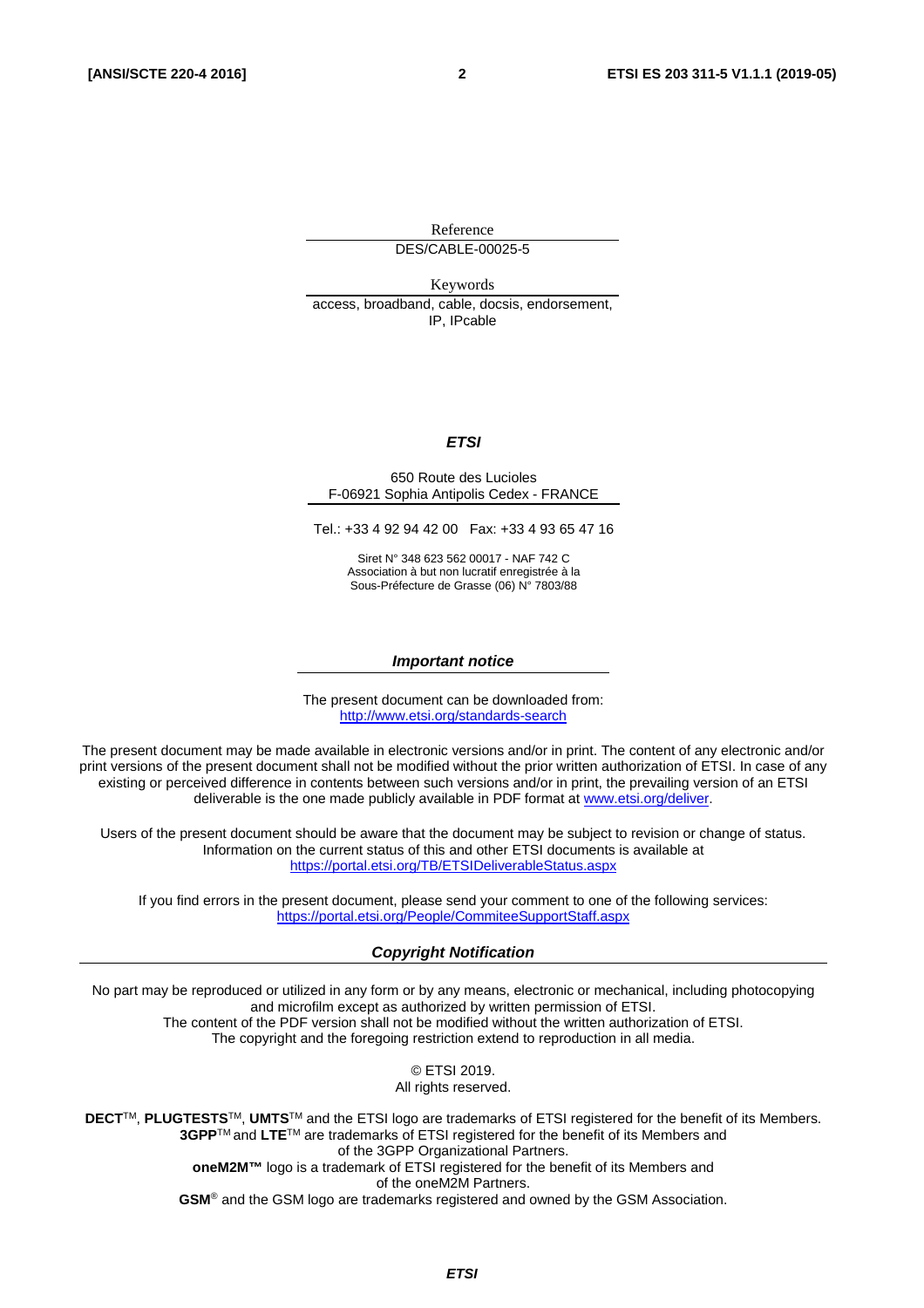# Contents

| 1              |  |  |  |  |  |
|----------------|--|--|--|--|--|
| $\overline{2}$ |  |  |  |  |  |
| 2.1            |  |  |  |  |  |
| 2.2            |  |  |  |  |  |
| $\mathfrak{Z}$ |  |  |  |  |  |
| 3.1            |  |  |  |  |  |
| 3.2            |  |  |  |  |  |
| 3.3            |  |  |  |  |  |
|                |  |  |  |  |  |
|                |  |  |  |  |  |
|                |  |  |  |  |  |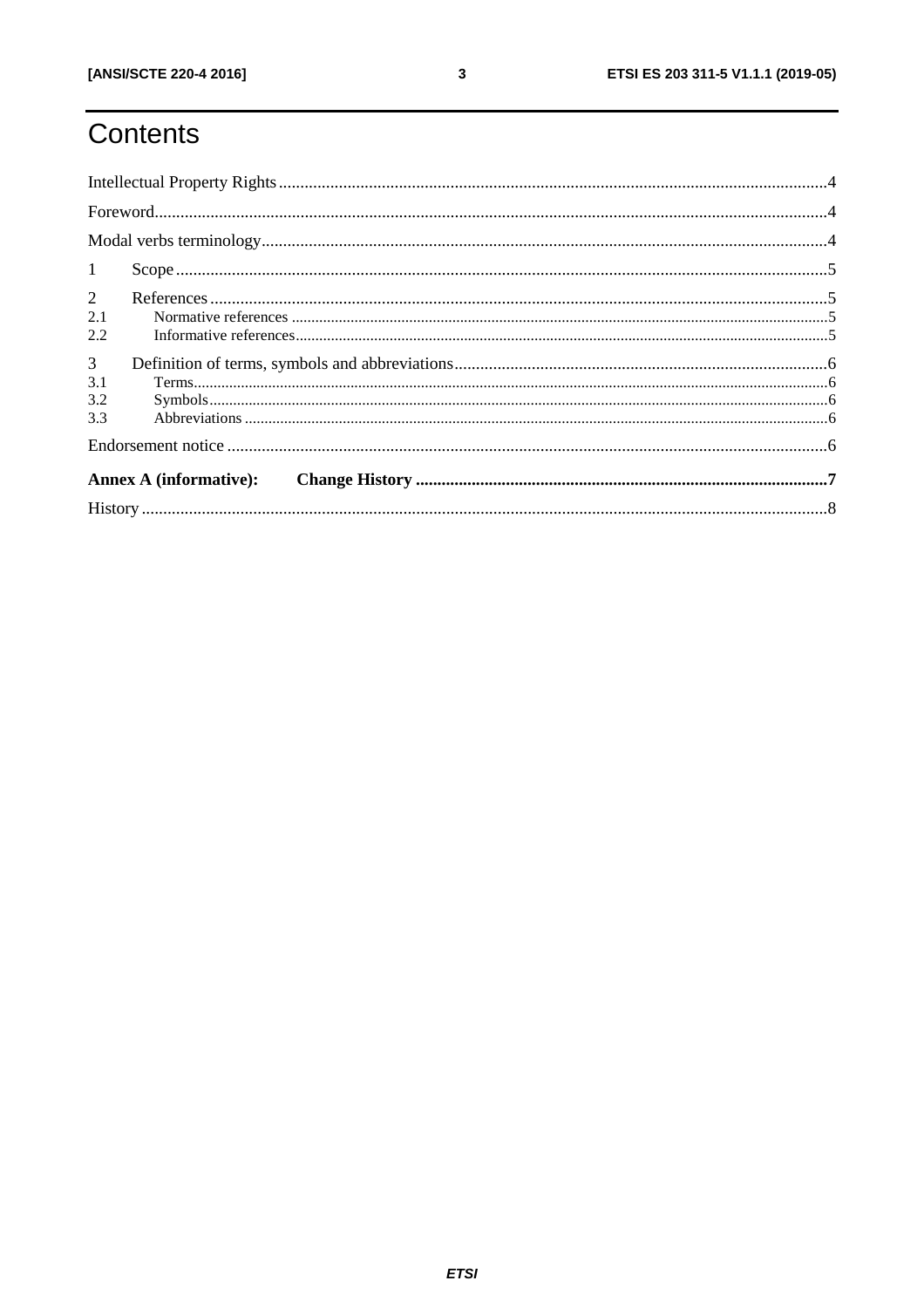### <span id="page-3-0"></span>Intellectual Property Rights

#### Essential patents

IPRs essential or potentially essential to normative deliverables may have been declared to ETSI. The information pertaining to these essential IPRs, if any, is publicly available for **ETSI members and non-members**, and can be found in ETSI SR 000 314: *"Intellectual Property Rights (IPRs); Essential, or potentially Essential, IPRs notified to ETSI in respect of ETSI standards"*, which is available from the ETSI Secretariat. Latest updates are available on the ETSI Web server ([https://ipr.etsi.org/\)](https://ipr.etsi.org/).

Pursuant to the ETSI IPR Policy, no investigation, including IPR searches, has been carried out by ETSI. No guarantee can be given as to the existence of other IPRs not referenced in ETSI SR 000 314 (or the updates on the ETSI Web server) which are, or may be, or may become, essential to the present document.

#### **Trademarks**

The present document may include trademarks and/or tradenames which are asserted and/or registered by their owners. ETSI claims no ownership of these except for any which are indicated as being the property of ETSI, and conveys no right to use or reproduce any trademark and/or tradename. Mention of those trademarks in the present document does not constitute an endorsement by ETSI of products, services or organizations associated with those trademarks.

#### Foreword

This ETSI Standard (ES) has been produced by ETSI Technical Committee Integrated broadband cable telecommunication networks (CABLE).

The present document is part 5 of a multi-part deliverable covering the fourth generation transmission systems for interactive cable television services - IP cable modems. Full details of the entire series can be found in part 1 [\[2](#page-4-0)].

NOTE: DOCSIS® is a registered Trade Mark of Cable Television Laboratories, Inc., and is used in the present document with permission.

### Modal verbs terminology

In the present document "**shall**", "**shall not**", "**should**", "**should not**", "**may**", "**need not**", "**will**", "**will not**", "**can**" and "**cannot**" are to be interpreted as described in clause 3.2 of the [ETSI Drafting Rules](https://portal.etsi.org/Services/editHelp!/Howtostart/ETSIDraftingRules.aspx) (Verbal forms for the expression of provisions).

"**must**" and "**must not**" are **NOT** allowed in ETSI deliverables except when used in direct citation.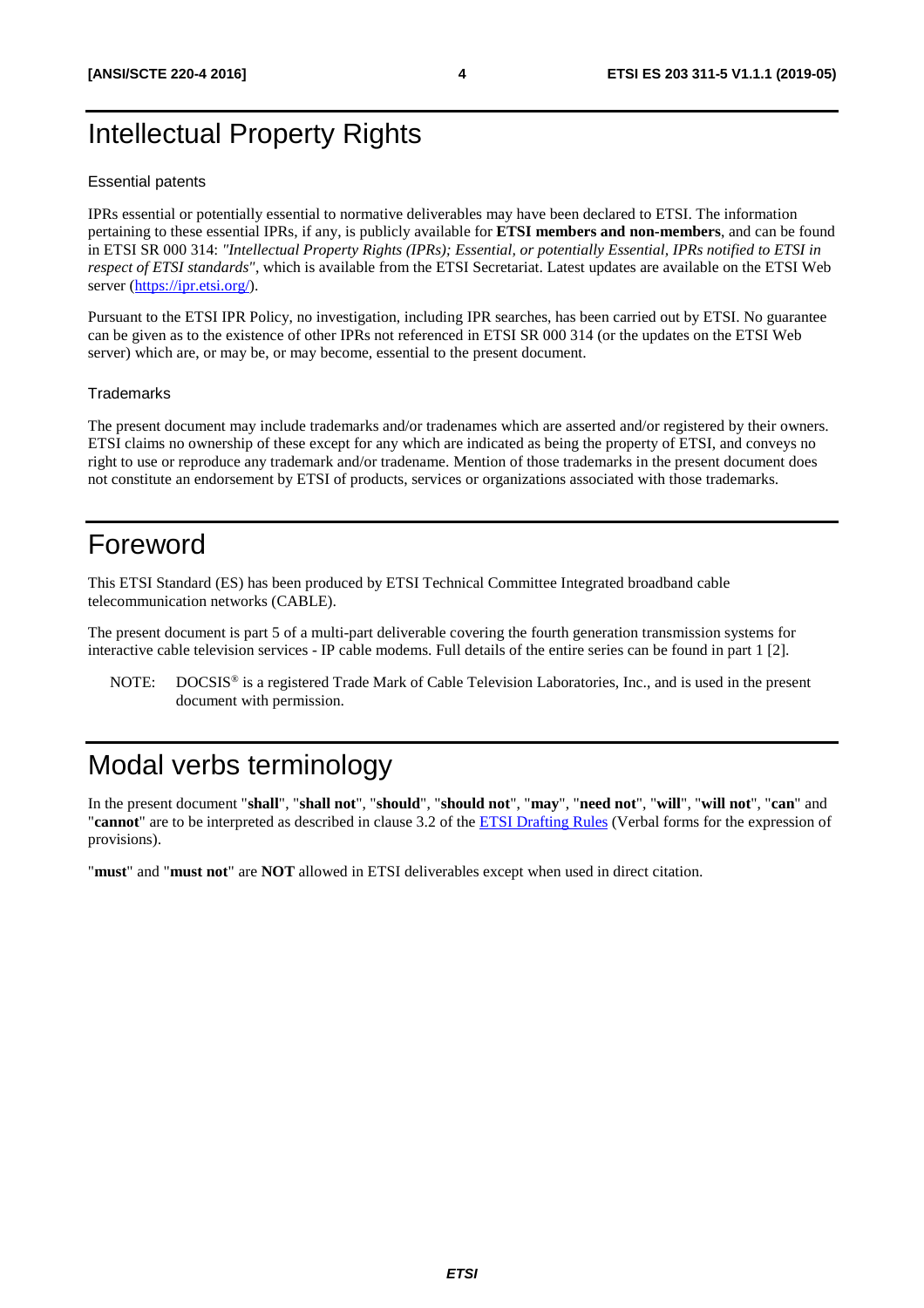### <span id="page-4-0"></span>1 Scope

The present document provides the ETSI endorsement of ANSI/SCTE Standard 220-4 [1].

ANSI/SCTE Standard 220-4 is part of a series of specifications that defines the fourth generation of high-speed dataover-cable systems, commonly referred to as the DOCSIS 3.1 specifications. The standard was developed for the benefit of the cable industry, and includes contributions by operators and vendors from North and South America, Europe and Asia.

ANSI/SCTE Standard 220-4 defines the requirements necessary for the configuration, fault management and performance management of Cable Modem Termination Systems (CMTS) and the Converged Cable Access Platform (CCAP) system. The intent of the standard is to define a common, cross-vendor set of functionality for the configuration and management of CMTSs and CCAPs.

The standard defines a configuration object model for the configuration of the CCAP. The standard also defines the SNMP management requirements for a CCAP. These SNMP requirements include both protocol conformance and management object definitions, based largely upon existing industry standard management objects found in DOCSIS CMTSs and Universal EQAMs. In addition, this standard defined the event messaging requirements of a CCAP system.

ANSI/SCTE Standard 220-4 corresponds to the CableLabs specification [i.1].

### 2 References

#### 2.1 Normative references

References are either specific (identified by date of publication and/or edition number or version number) or non-specific. For specific references, only the cited version applies. For non-specific references, the latest version of the referenced document (including any amendments) applies.

Referenced documents which are not found to be publicly available in the expected location might be found at <https://docbox.etsi.org/Reference/>.

NOTE: While any hyperlinks included in this clause were valid at the time of publication, ETSI cannot guarantee their long term validity.

The following referenced documents are necessary for the application of the present document.

- [1] ANSI/SCTE 220-4 (2016): "DOCSIS 3.1 Part 4: CCAP Operations Support System Interface Specification".
- [2] ETSI ES 203 311-1: "Integrated broadband cable telecommunication networks (CABLE); Fourth generation transmission systems for interactive cable television services - IP cable modems; Part 1: General; DOCSIS® 3.1".

#### 2.2 Informative references

References are either specific (identified by date of publication and/or edition number or version number) or non-specific. For specific references, only the cited version applies. For non-specific references, the latest version of the referenced document (including any amendments) applies.

NOTE: While any hyperlinks included in this clause were valid at the time of publication, ETSI cannot guarantee their long term validity.

The following referenced documents are not necessary for the application of the present document but they assist the user with regard to a particular subject area.

[i.1] Cable Television Laboratories, Inc.: "CCAP Operations Support System Interface Specification", CM-SP-CCAP-OSSIv3.1-I06-151210.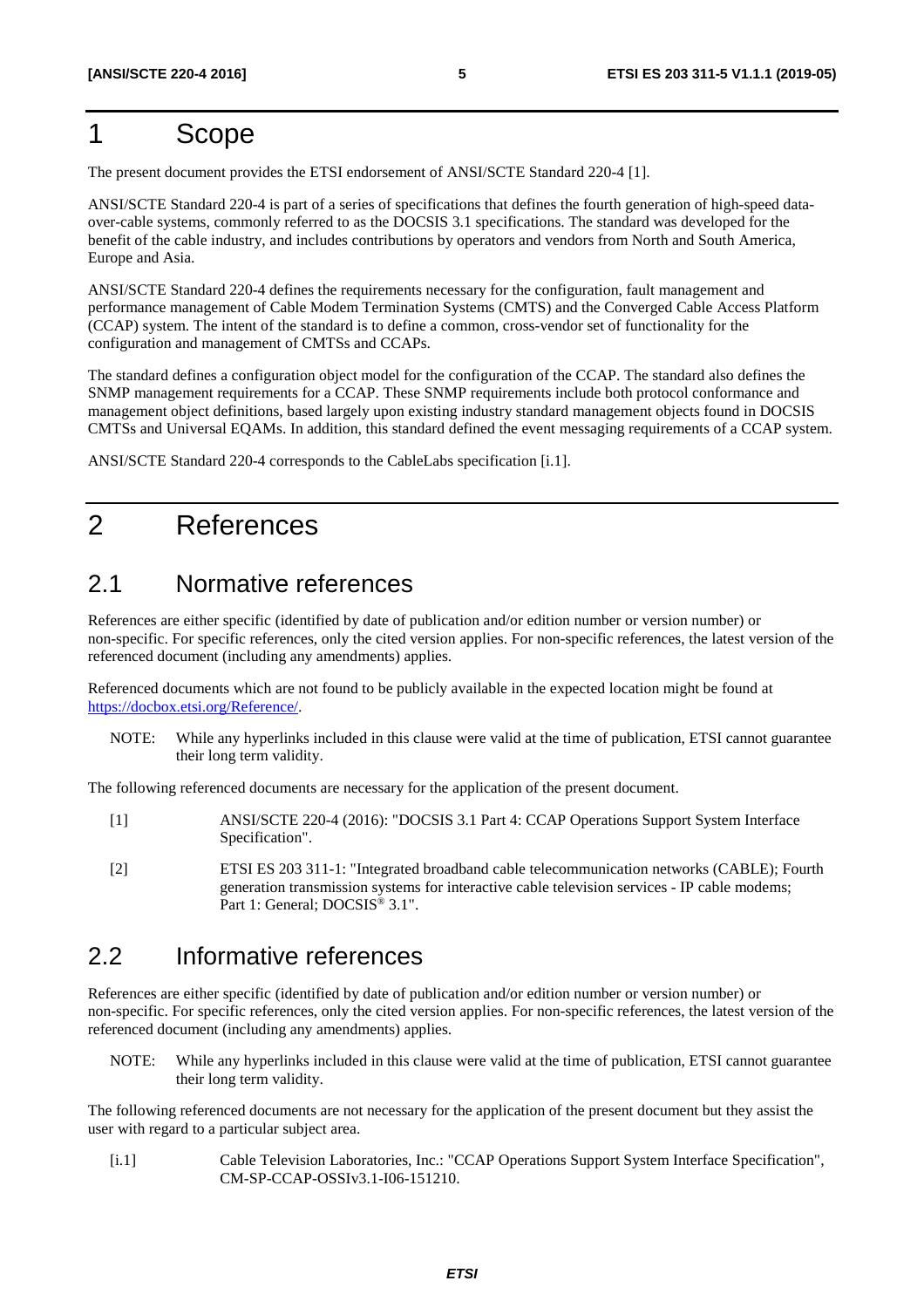## <span id="page-5-0"></span>3 Definition of terms, symbols and abbreviations

### 3.1 Terms

For the purposes of the present document, the terms given in ANSI/SCTE 220-4 [[1\]](#page-4-0) apply.

### 3.2 Symbols

Void.

### 3.3 Abbreviations

For the purposes of the present document, the abbreviations given in ANSI/SCTE 220-4 [\[1](#page-4-0)] apply.

### Endorsement notice

All elements of ANSI/SCTE 220-4 [\[1](#page-4-0)] shall apply without modifications.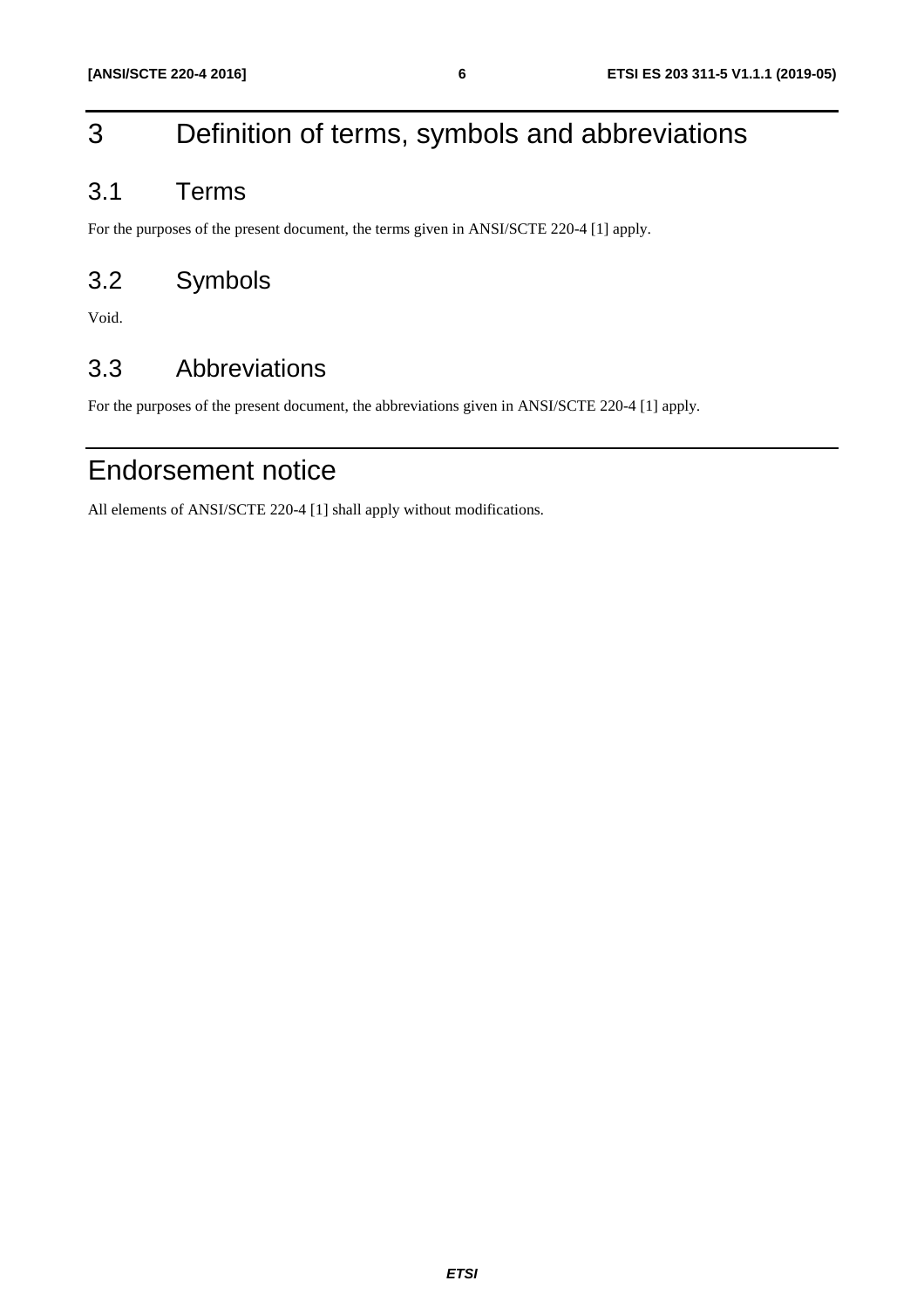# <span id="page-6-0"></span>Annex A (informative): **Change History**

| <b>Date</b> | <u> Version</u> | Information about changes                                         |  |
|-------------|-----------------|-------------------------------------------------------------------|--|
| 2019        | 111             | First publication of the document after approval by ETSI TC CABLE |  |
|             |                 |                                                                   |  |